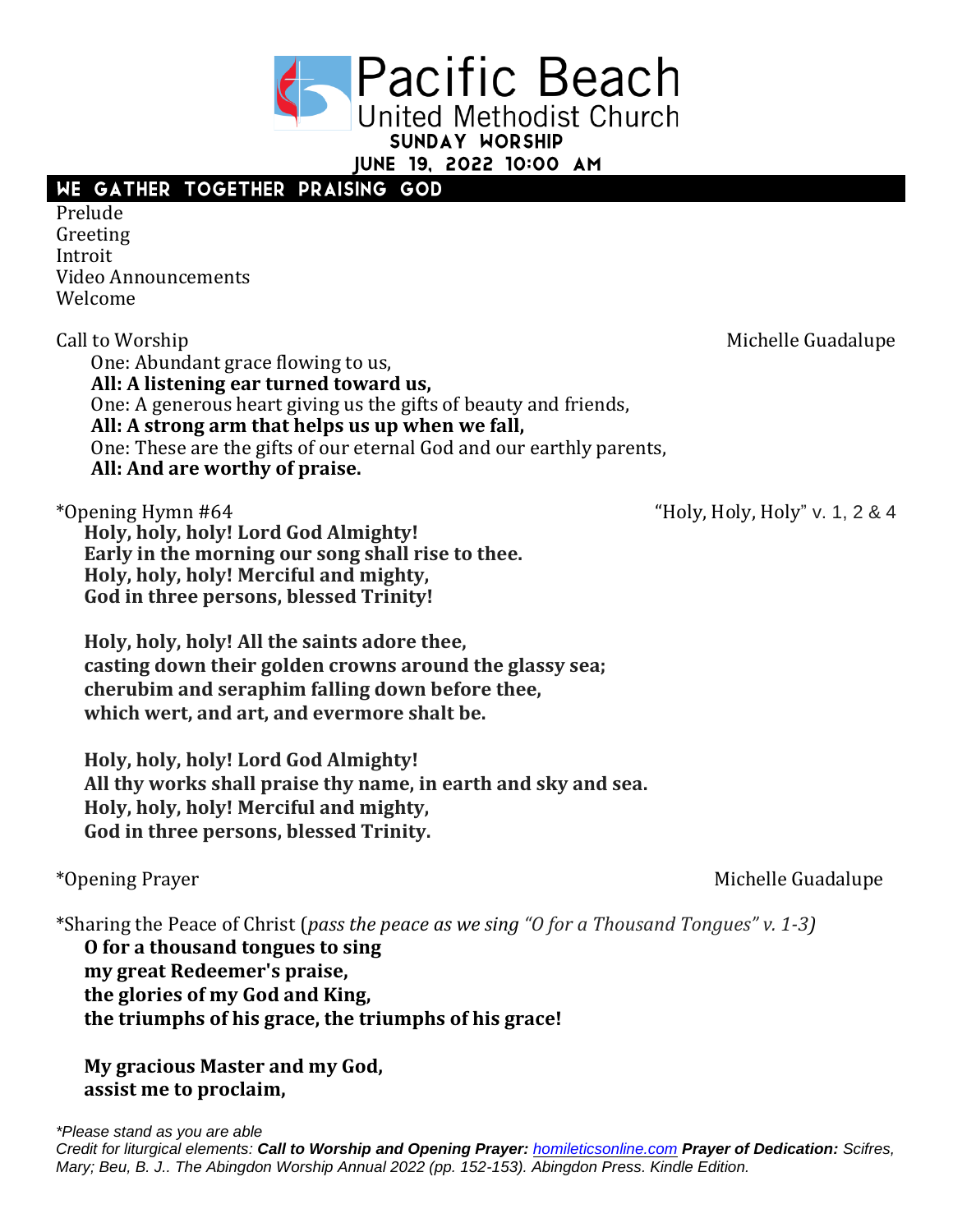**to spread through all the earth abroad the honors of thy name, the honors of thy name.**

**Jesus! the name that charms our fears, that bids our sorrows cease; 'tis music in the sinner's ears, 'tis life, and health, and peace, 'tis life, and health, and peace.** WE LISTEN FOR THE WORD OF GOD

Children's Time **Dart Rhoades** Music to Lift Our Spirits

Scriptures: Luke 8:26-39 Contract Contract Contract Michelle Guadalupe Message: "Mobbed" Pastor Lori Leopold

## WE RESPOND TO GOD'S LOVE

Song of Prayer (*we pray for God's guidance as we sing #408 "The Gift of Love" v. 1&3)*

**Though I may speak with bravest fire, and have the gift to all inspire, and have not love, my words are vain, as sounding brass, and hopeless gain.**

**Come, Spirit, come, our hearts control, our spirits long to be made whole. Let inward love guide every deed; by this we worship, and are freed.**

Prayers of the People

The Lord's Prayer **Our Father, who art in heaven, hallowed be thy name. Thy kingdom come, Thy will be done on earth as it is in heaven. Give us this day our daily bread. And forgive us our trespasses, as we forgive those who trespass against us. Lead us not into temptation, but deliver us from evil. For thine is the kingdom, and the power, and the glory, forever. Amen.**

Invitation to the Offering

**Offertory** 

\*Doxology **Praise God, from whom all blessings flow; praise God all creatures here below; Alleluia! Alleluia! Praise God the source of all our gifts!**

*\*Please stand as you are able Credit for liturgical elements: Call to Worship and Opening Prayer: [homileticsonline.com](http://homileticsonline.com/) Prayer of Dedication: Scifres, Mary; Beu, B. J.. The Abingdon Worship Annual 2022 (pp. 152-153). Abingdon Press. Kindle Edition.*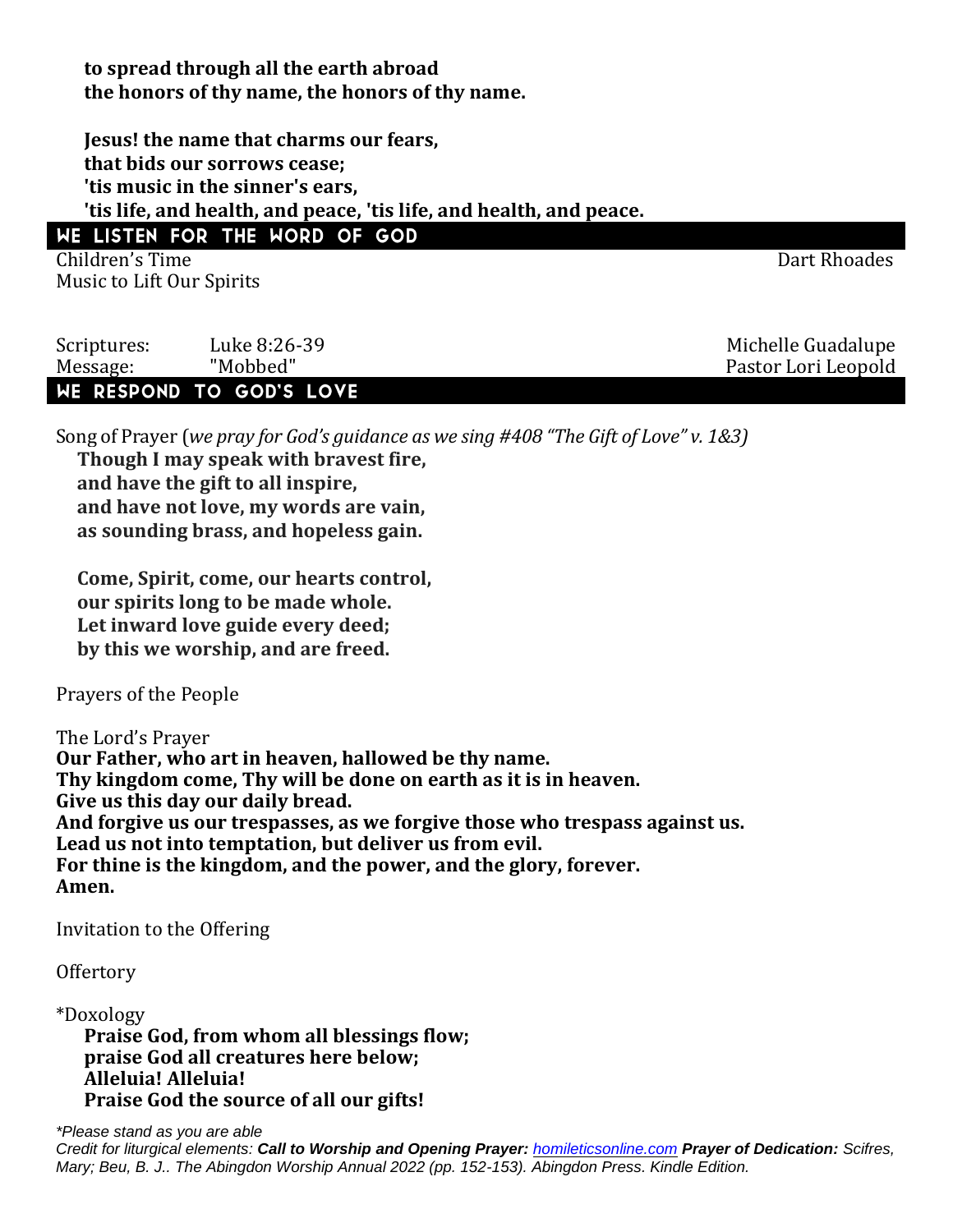**Praise Jesus Christ, whose power up-lifts! Praise the Spirit, Holy Spirit! Alleluia! Alleluia! Alleluia!**

## \*Prayer of Dedication Michelle Guadalupe

**All: Generous God, you are always with us, always caring for us, always drawing us together. We are so grateful for your loving presence. We bring our gifts before you today, that this offering may reach out in love to your people everywhere. Amen.**

\*Hymn #365 "Grace Greater Than Our Sin" v. 1& 4

**Marvelous grace of our loving Lord, grace that exceeds our sin and our guilt! Yonder on Calvary's mount outpoured, there where the blood of the Lamb was spilt.**

**Refrain:**

**Grace, grace, God's grace, grace that will pardon and cleanse within; grace, grace, God's grace, grace that is greater than all our sin!**

**Marvelous, infinite, matchless grace, freely bestowed on all who believe! You that are longing to see his face, will you this moment his grace receive? (Refrain)**

\*Benediction

\*Eagle's Wings **And God will raise you up on eagle's wings, bear you on the breath of dawn, make you to shine like the sun, and hold you in the palm of God's hand.**